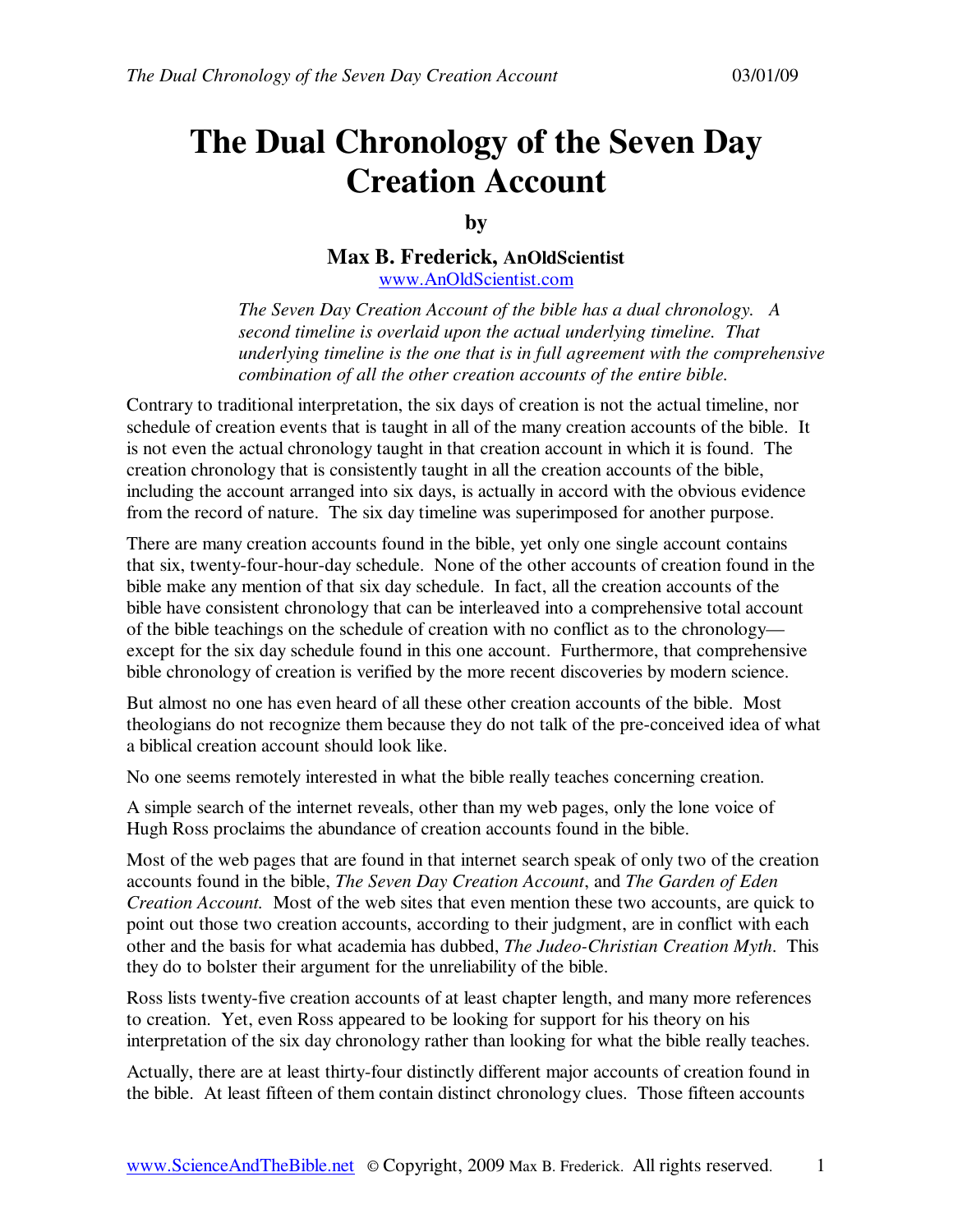found scattered throughout the bible have now been brought together and combined into a comprehensive total account of the bible teachings on the chronology of creation.

There are two ways of combining the many creation accounts of the bible.

One way, the traditional way, is to lay them end-to-end. That results in what academia has dubbed "The Judeo-Christian Creation Myth.."

The other way is to interleave them according to chronology clues within each account. This treats each separate account as a stand alone account of the timeline. Each account starts somewhere in time and either goes forward or backward in time from that point to another point in time. Many of the creation accounts have a dual pass through the timeline, sometimes starting in the middle and first working backward to the beginning then restarting in the middle and going forward into the future.

In an intensive study between 2003 and 2006, this author discovered the interleaving process method results in, not a myth, but a reflection of reality as verified by the discoveries of modern science.

## **The Dual Chronology:**

The verification of the validity of the interleaving method is the realization that *The Seven Day Creation Account* actually has two chronology timelines. In the process of interleaving all the accounts, it was discovered that *The Seven Day Creation Account* has an underlying chronology that is in perfect accord with all the other creation accounts of the bible. In the process, it became obvious that the underlying chronology has two parallel passes through the timeline of the creation events.

The second timeline, the one that is superimposed on the first, the one that is in conflict with the teaching of the rest of the bible, is for the purpose of illustrating the fourth of the Ten Commandments. If you will remember, the giving of The Ten Commandments to Moses, the one who wrote down this creation account, was an event that happened at almost the same time and same place as the writing of the Book of Genesis.

But that first, underlying timeline has been unrecognized for thousands of years. Blinded by that second, superimposed timeline in this one account, theologians have tried to interpret the entire bible to conform to a traditional interpretation of this one account. As a result all the other accounts of creation found in the bible have been ignored.

The obvious result:

When one interprets the *whole bible* in the light of the literal six days of the *Seven-Day Creation Account*, one arrives at a very different looking bible than when one interprets the *Seven-Day Creation Account* in the light of the rest of the *Holy Bible*.

What then, is the actual chronology of creation as consistently taught by all the creation accounts of the bible?

It is not what most people think.

Historically and traditionally, Christianity has taught that the universe, the earth, and all life on earth was created in a time period of one-hundred-forty-four hours. That is six twentyfour-hour days, about six thousand years ago.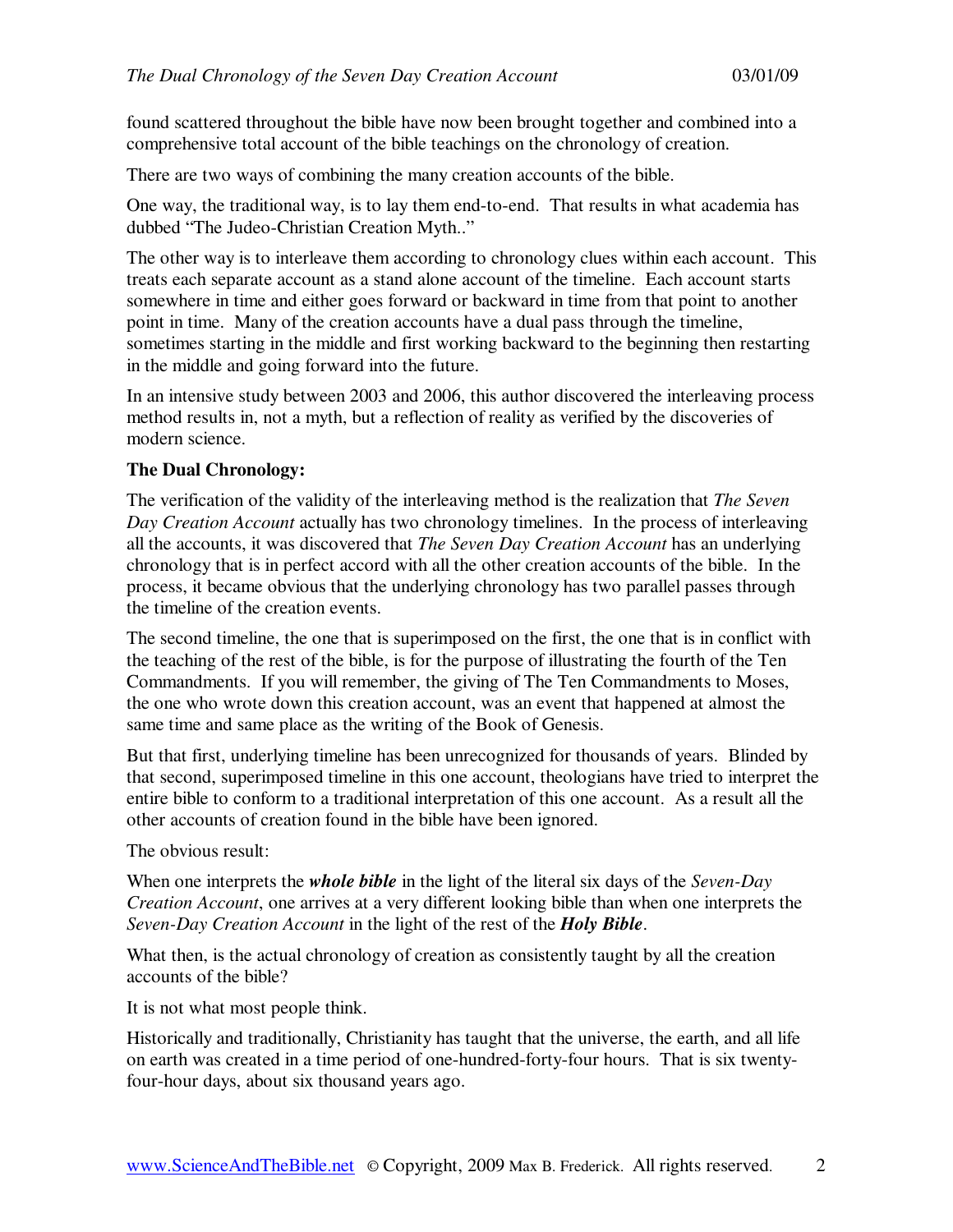However, recently, (a few decades, even a couple of hundred years is recent compared to the age of the bible,) a debate has been raging because modern science has discovered physical evidence that the planet earth is much older than 6000 years, and the entire universe is many times the age of the planet earth.

The debate has been confounded (or compounded) by the fact that, until recently, no appreciable effort has been expended to investigate the comprehensive teaching of the entire bible concerning all the other accounts of the origins found in the bible. It seems like theologians have been blinded to even the existence of these many accounts of the origins by that traditional interpretation. For centuries, no one even dreamed that the universe is as old as the bible really teaches it is in all the creation accounts of the bible combined. So, those accounts have been routinely ignored or dismissed by theologians.

Until recently, until the publication of "*Eyewitness to the Origins*," the comprehensive teaching of the entire bible concerning the origins was a black hole in the realm of religion.

But now, a choice must be made. Either the traditional interpretation must override the comprehensive teaching of the entire bible or, the comprehensive teaching of the entire bible must override that traditional interpretation.

They are not compatible.

So, the dilemma remains.

But there is hope. That hope is in the realization that there is a dual chronology. An original, but long unrecognized, chronology underlies that more obvious secondary chronology. The obvious, but secondary chronology is the universally recognized six days of creation. It is now obvious that there is an underlying chronology that is in accord with the rest of the bible and the six day timeline is superimposed on the original sequence of events of that account.

Yes, that original chronology is obvious once it is mentioned. People are asking, "Why did I not see that before?" Maybe God had a purpose in blinding us until now. The biblical concept of blinding for a season is not without precedent.

But still, the proponents of the young earth schedule are adamant, and the arguments are many that this special, six day timeline should override both the comprehensive teaching of the entire bible and override the evidence discovered by modern science that verifies the comprehensive teaching of the entire bible.

There is the argument that the days of this special account are in fact literal in appearance.

There is the argument that the creation account found in the first chapter of Genesis does not contain any of the literary features common to ancient Hebrew poetry, therefore it must have been originally intended to be a literal indication of the actual schedule of creation events.

The list goes on, but suffice it to say, they are all toward the saving of face of the traditional interpretation that is not in accord with the reality of both the comprehensive teaching of the entire bible or the discoveries of factual evidence by modern science. These argument are used to bolster the debate position that the earth including the whole universe was created in one-hundred-forty-four hours, six twenty-four hour days, about six thousand years ago. It seems to be motivated by fear that to lose the debate would make the proponent's God look bad.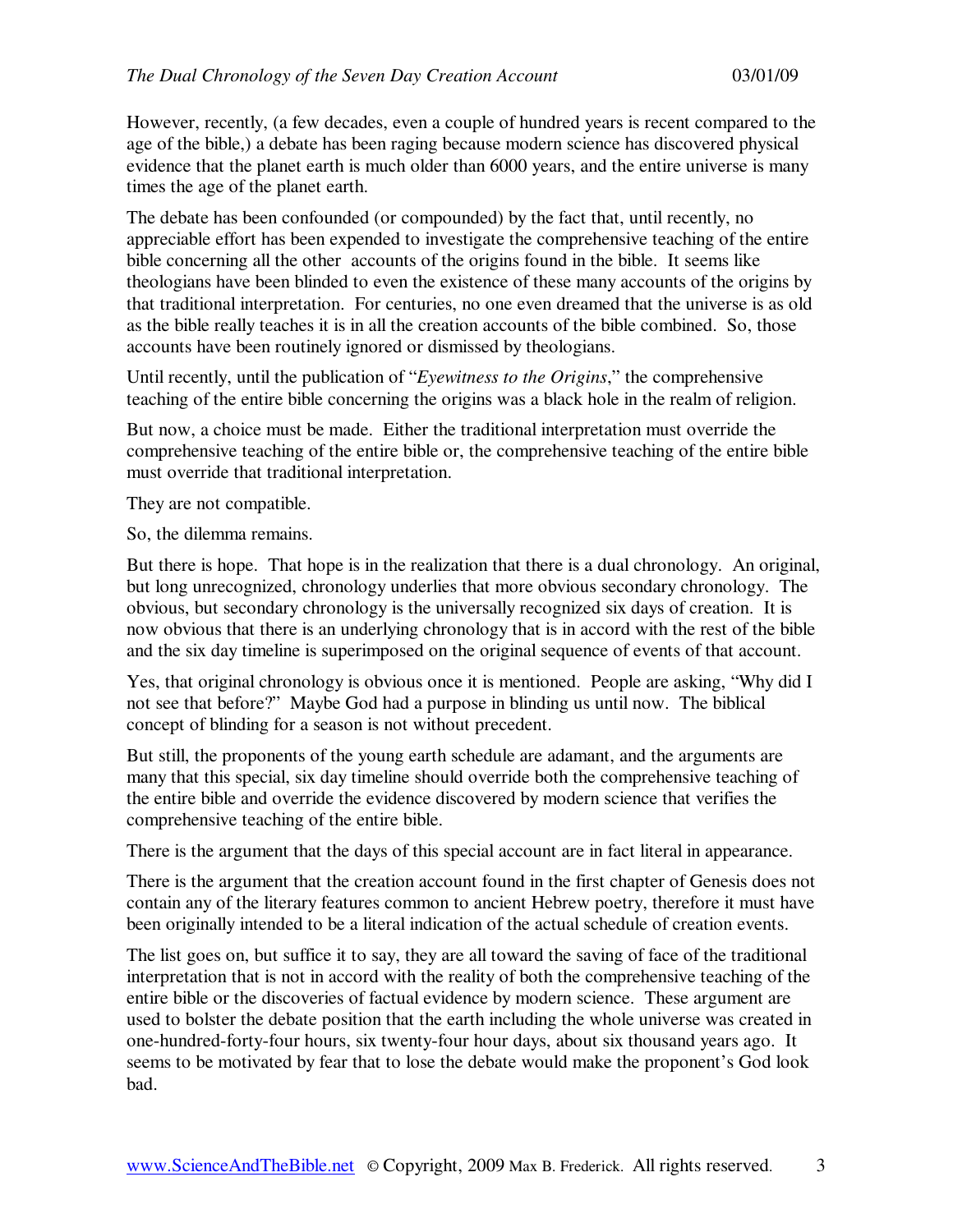The importance of this debate is artificially elevated by several false assumptions. For example, it is a common assumption that if it can be proven that the earth is much older than that traditional interpretation of the bible, then evolution is true. Worse yet, it is assumed that an old earth would prove the bible is wrong. On the other hand, if science could be applied to prove the earth is only about six thousand years old, there would not have been any where enough time for evolution to produce life from inanimate matter. Further, if science would prove the earth to be too young for life to have originated by evolution, the bible would have been proven to be a credible authority on the subject, and scientists would have no choice but to accept Christianity in masse.

However, none of these assumptions are true. Modern science is coming to the realization that even the vast amount of time they have allotted for evolution to have produced life on the planet earth is inadequate. Scientists have realized that life, when first detected, according to their own history of this planet, was something like seventy percent as complicated in its DNA composition as the DNA of human beings. So, even according to the old earth schedule, there is still not enough time. Do they then turn to Christianity in masse,? No, scientists simply search for a replacement theory for evolution. The old theory of evolution requires the origin of life on earth. But, since there is not enough time, they propose a theory that will include the evolution of life elsewhere in the universe and then transplant it here on the planet earth.

Still, the questions remain.

Is the original intended teaching of the bible in accord with the 144 hour schedule of the traditional interpretation? Or has the original intended teaching of the bible been obscured by that erroneous traditional interpretation?

Institutions have been founded and careers have been built on the many premises concerning this question. Yet no satisfactory resolution of the question has been achieved. Theories have been proposed in the name of science, yet stretching the limits of the imagination. Contortions have been proposed to arrive at a compromise, yet no compromise is satisfactory.

Some years ago, the superimposition of the six day schedule upon something underlying was recognized and "*The Framework Hypothesis*" was proposed. That hypothesis recognized the fact that the six day framework was forced upon, or superimposed upon that account, forcing something that was underlying into that framework.. However, at that time, the underlying something was not recognized to be the clear teaching of the comprehensive combination of all the other creation accounts of the entire bible.

This discovery of the comprehensive teaching of the entire bible and its verification by the independent discoveries of modern science, was a multi-step process involving application of the scientific method as described in, "*Eyewitness to the Origins*," on pages 30-34.

Following the scientific method, first one hypothesis was tested, failed and modified, another tested, and then a third tested until it did not fail.

The first hypothesis was the "Chaotic Mass Earth" interpretation of Genesis 1:2, "*And the earth was without form and void*." According to that hypothesis, the phrase referred to an early stage of development of the planet earth where it was just a chaotic mass of swirling gasses. Several modern translation of the bible actually promote that hypothesis by slightly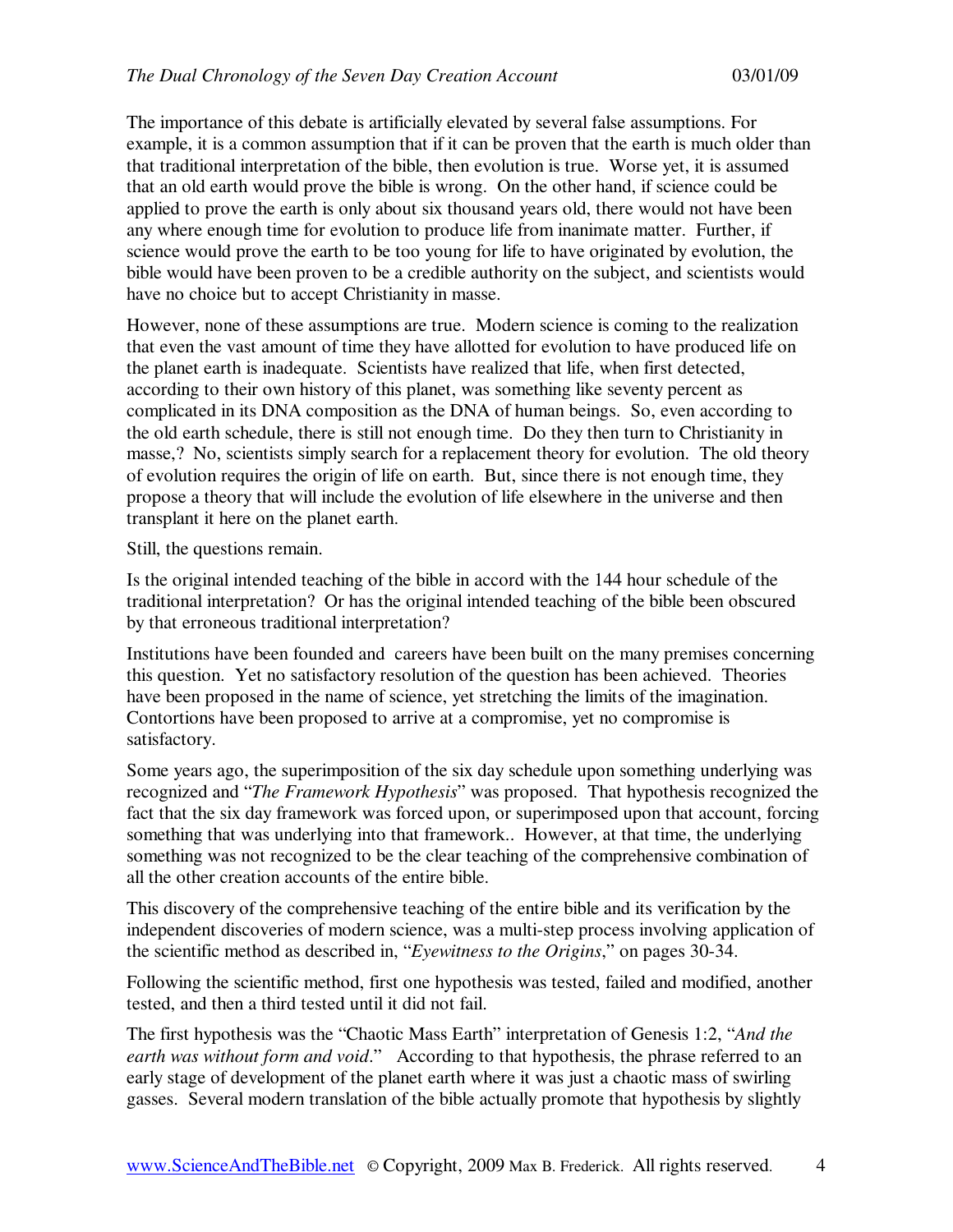changing the meaning from "not formed" to such phrases as "formless mass." That idea failed when the placement in the biblical timeline indicated a later stage of development.

The second hypothesis was the idea that it referred to the life forms that were absent on the planet earth after one of the many mass extinctions of the past, in preparation for the creation of life forms that was described in the next few verses of the bible. According to that interpretation, the phrase would be, And the earth was without [life]form, and void [of life.] This seemed to fit the usage of the original Hebrew phrase translated "without form and void'" as it was also used to describe the desert wasteland elsewhere in the bible.

However, it was not until it was realized that phrase is part of another, more ancient account of creation, edited for inclusion as an introduction to the *Seven Day Creation Account*, that the original meaning became clear. When looking at the parts of the original account that Moses did not include in the edited version, it became clear that the *earth* as we had been assuming meant the planet, did not mean the planet at all. It meant the dry land making up the continents as Moses explicitly stated in verse 10, "And God called the dry land, "*earth*." Suddenly it all made sense. This was a description of the planet earth when there were no continents, when the planet earth was covered by ocean, having been the result of the early atmosphere first developing then capturing water from outer space to fill the oceans before the continents emerged. That is as described in the *Chronological Order of Creation Account* (possibly written by King David some five hundred years later) stating the mountains were covered by water. *The earth [dry land] was without form [not formed] and void [did not exist.]* This is a description of the planet covered with ocean and without land.

**In the bible**, it turns out, this event of the emergence of the continents is a central theme in several of the creation accounts. It is mentioned in the majority of the creation accounts of the bible as a significant dividing line between early events and later events of the origin sequence. In multiple creation accounts of the bible, it is where the chronology of the timeline hinges from going backward to the big bang then starting over at that point, and going forward to humankind or on into the future. In like manner, this condition of the planet being without dry land is a fitting introduction to the following accounts of creation.

**In modern science,** it turns out, this water covered condition of the planet earth and the event of the emergence of the continents is recognized by scientists as the beginning of the geologic column. The beginning of the geologic column is the great dividing line of science where evidence of the origins is mostly from observation of the cosmos before this time and from the geologic column after this time.

The geologic column is made up of layers of rocks piled up on top of each other throughout the ages. The earliest layers of rock in the geologic column are predominately pillow basalt. Pillow basalt is blobs of hot molten rock from volcanic eruption that falls into water, not on land, and is characterized by the pillow shape of the blobs formed by rapid cooling in water forming a pillow case holding the shape of the hot blobs as they accumulate on the ocean floor with the appearance of a stack of pillows. Thus, modern science has concluded that at one time, before the accumulation of the geologic column, the planet earth was completely covered with ocean, then an event occurred where the continents emerged to be above sea level never again to be covered by the oceans, just as previously described in the bible.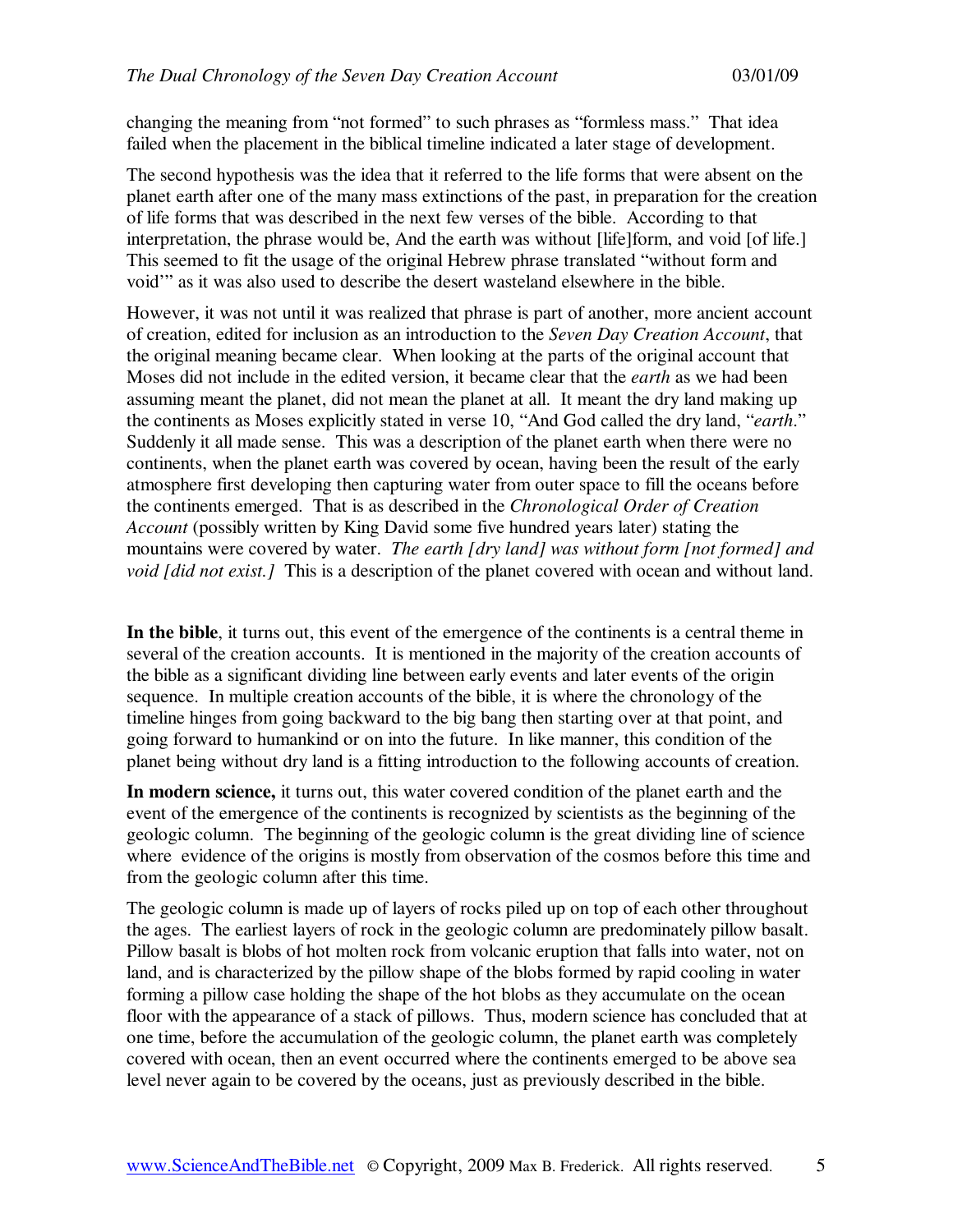## **Conclusion:**

The Seven Day Creation Account of the bible has a dual chronology. One was originally present in the account before Moses edited it for inclusion in the bible, the second was superimposed over the first for the purpose of illustrating the fourth of the Ten Commandments. That original chronology, still present under the second, is in full agreement with the comprehensive combination of all creation accounts of the entire bible, and as verified by the recent discoveries of modern science. The second, literal, yet fictitious timeline is included for the purpose of illustration of an unrelated point, similar to the parables of Christ. That fictitious timeline has become the basis of traditional misinterpretation of all of the other creation accounts of the bible, and the basis of what academia has dubbed, "*The Judeo-Christian Creation Myth*."

# **A Creation Account to Illustrate the Sabbath Commandment:**

The following *Seven Day Creation Account* is arranged in outline form to emphasize the underlying chronology over the overlying chronology. Explanations and commentaries on the differences from familiar translations can be found in *Eyewitness to the Origins*<sup>1</sup>

**Alternate Introduction/Context** (Written contemporaneously, recorded in Exodus 20:4-7):

*Six days shalt thou labour, and do all thy work: But the seventh day [is] the sabbath of the LORD thy God: [in it] thou shalt not do any work, thou, nor thy son, nor thy daughter, thy manservant, nor thy maidservant, nor thy cattle, nor thy stranger that [is] within thy gates:* 

*For [in] six days the LORD made heaven and earth, the sea, and all that in them [is], and rested the seventh day: wherefore the LORD blessed the sabbath day, and hallowed it. (KJV)* 

**The Days of the Sabbath Illustrated in the Creation** (Genesis 1:3-2:3)

**Theme: The Provision of Energy for Physical Life to Exist.** 

## **The First Three Days: The Botany (Photosynthesis) Side of the Food Chain.**

## **Light (Source of Energy for Food Chain)**

-

*And God said, Let there be light: and there was light. And God saw the light, that [it was] good: and God divided the light from the darkness. And God called the light Day, and the darkness he called Night.* 

*And the evening and the morning were the first day.* 

## **Atmosphere and Ocean (Air and Water Essential to Food Chain)**

*And God said, "let there be an atmosphere between the waters, and let it separate*  (set apart*) water [onto the surface of the earth] from water [in outer space.] And God made this atmosphere and gathered* (set apart*) the waters [of the oceans] from the water above the atmosphere [in outer space.] And it really occurred. And God called the atmosphere sky.* 

<sup>&</sup>lt;sup>1</sup> Frederick, 2008, Eyewitness to the Origins, Third Edition, p. 215, 218, 363, 359, www.EyewitnessToTheOrigins.com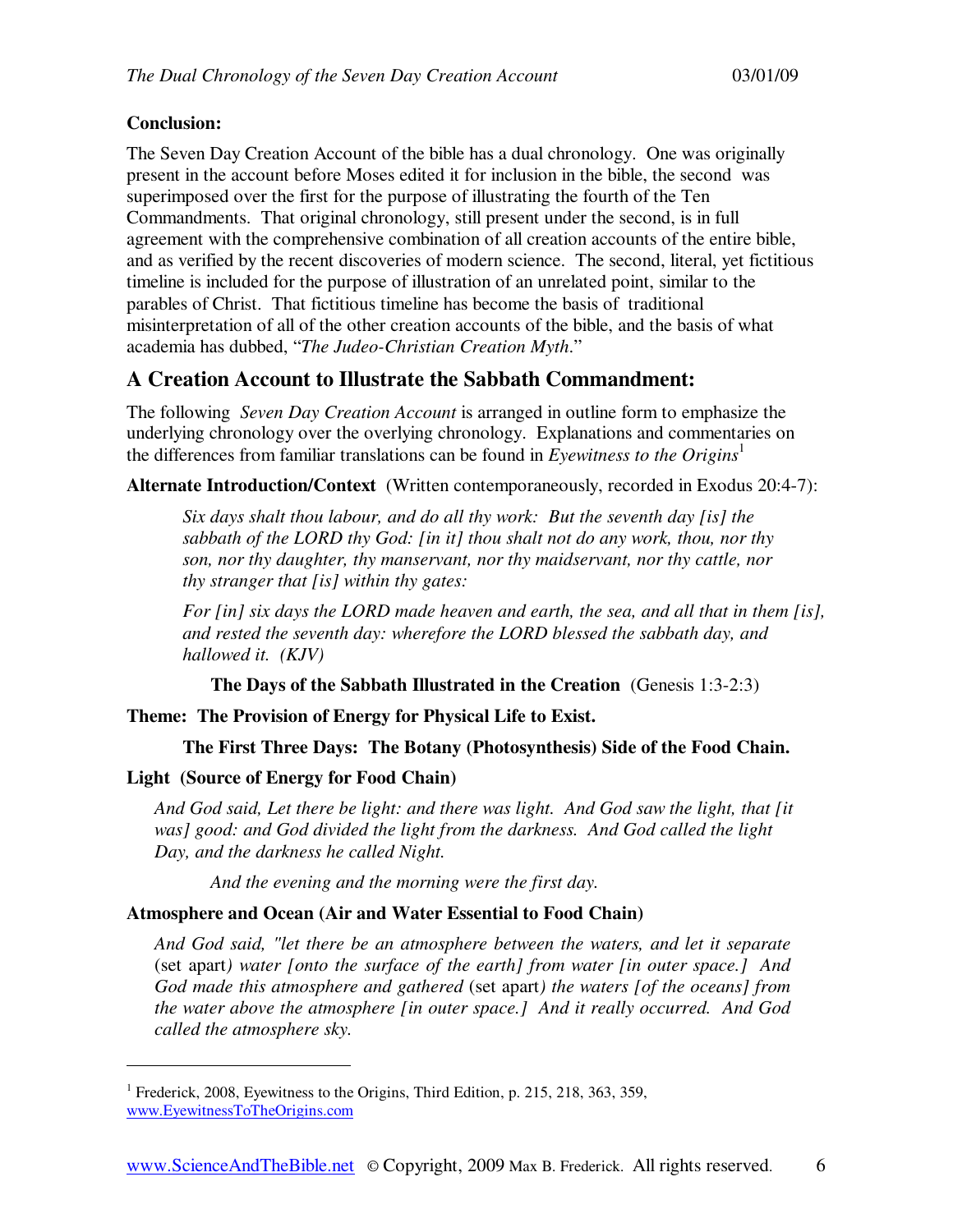*And the evening and the morning were the second day.* 

## **Dry Land—Emergence of the Continents (Essential for Dry Land Life Forms)**

*And God said, Let the waters under the sky be gathered together unto one place, and let the dry [land] appear: and it was so. And God called the dry [land] continents; and the gathering together of the waters called he oceans:* 

*and God saw that [it was] good.* 

#### **Photosynthesis to Convert Solar Energy into Hydrocarbon (Stored Energy—Food)**

*And God said, Let the earth bring forth grass, the herb yielding seed, [and] the fruit tree yielding fruit after his kind, whose seed [is] in itself, upon the earth: and it was so. And the earth brought forth grass, [and] herb yielding seed after his kind, and the tree yielding fruit, whose seed [was] in itself, after his kind: and God saw that [it was] good.* 

*And the evening and the morning were the third day.* 

#### **The Second Three Days: The Zoology Side of the Food Chain**

Chronology starts over here. Seeds and fruit, above, were made after the waters brought forth abundant life and before the first birds of the age of the great monsters.

#### **The Circadian Cycle**

*And God said, Let there be lights in the firmament of the heaven to divide the day from the night; and let them be for signs, and for seasons, and for days, and years: And let them be for lights in the firmament of the heaven to give light upon the*  earth: and it was so. And God made two great lights; the greater light to rule the *day, and the lesser light to rule the night: [he made] the stars also.* 

*And God set them in the firmament of the heaven to give light upon the earth, And to rule over the day and over the night, and to divide the light from the darkness: and God saw that [it was] good.* 

*And the evening and the morning were the fourth day.* 

#### **Reign of The Magnificent Megafauna**

*And God said, Let the waters bring forth abundantly the moving creature that hath life, and fowl [that] may fly above the earth in the open firmament of heaven.* 

*And God created great whales (sea monsters), and every living creature that moveth, which the waters brought forth abundantly, after their kind, and every winged fowl after his kind: and God saw that [it was] good. And God blessed them, saying, Be fruitful, and multiply, and fill the waters in the seas, and let fowl multiply in the earth.* 

*And the evening and the morning were the fifth day.* 

Note: At this point, where Moses inserts a change of day, other bible accounts insert a mass extinction that eliminates the more ancient ecology dominated by reptiles in preparation for the more recent ecology dominated by mammals.

#### **The Reign of Mammals**